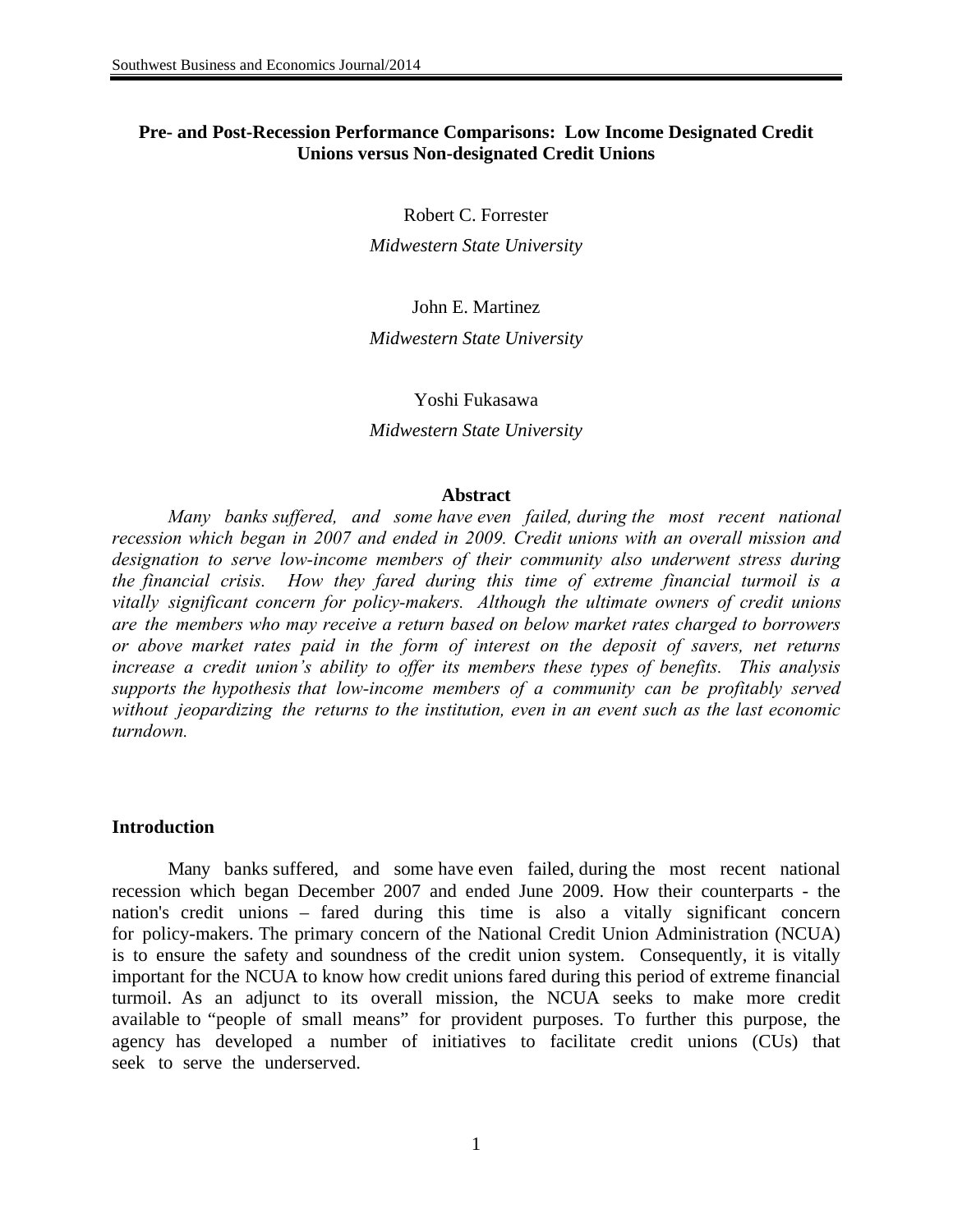Before a credit union can qualify for the various NCUA programs of assistance in reaching out to the underserved, it must first acquire "low-income designation" status.<sup>[1](#page-1-0)</sup> Consideration of the performance of these designated "low-income" credit unions (LICUs) is important because their success or failure may have important consequences for the economic development of the specific markets they seek to serve. From a policy standpoint, it is essential to know how these LICUs weathered the nation's most recent financial storm.<sup>[2](#page-1-1)</sup>

# **Survey of Literature**

Credit Unions are an important segment of the financial institutions industry in the United States. Although they represent only 9.3% market share, they represented 6,795 credit unions, 98.4 million members, \$1.083 billion in assets, and \$659 billion in loans (CUNA, 2013). Credit unions are experiencing the fastest growth since 2006, with credit union loans increasing by 7.3% in 2013 as compared to 2.8% growth in loans by FDIC-insured commercial banks (CUNA, 2013).

Although credit unions are an important financial intermediary, little research is done in this area. One reason for the lack of research may be because of the cooperative nature of the industry. As such, all owners are borrowers and/or depositors resulting in members with deposits wanting larger interest rates, while members with loans wanting lower interest rates.

Much of the research in credit unions considers whether an event results in the institutions' efficiency (Bauer, 2008). Much of this analysis is conducted using data Much of this analysis is conducted using data envelopment analysis (DEA) and focuses on the cost function. Bauer (2008) examines credit union through the lens of returns to detect abnormal performance. This analysis contributes to the literature in three ways: 1) by utilizing an event study methodology to examine credit union performance. The event will be pre- and post- financial crisis.

Next, the study examines returns to two types of credit unions, those with and without low-income designation to detect if abnormal return performance exists in support of the Bauer (2008) return performance.

Finally, we examine and contribute to the literature on low-income credit unions (LICU). LICUs are those credit unions that have an explicit mission to serve distressed communities or base their business model on serving low- and moderate- income neighborhoods and have been designated as LICUs by the National Credit Union Administration (NCUA). To receive the designation, at least half of the credit union's members must earn less than 80% of the average for all wage earners or less than 80 percent of the median household income for the nation. Credit unions that receive NCUA LICU status are eligible for support from government agencies; however, many of these LICUs adapt by adjusting loan underwriting procedures and cross selling other credit union products, such as electronic technologies, credit cards, etc. (Williams, 2004). Although the effects of risk and performance affects all financial

<span id="page-1-0"></span> $<sup>1</sup>$  A low-income designated credit union is defined in section 701.34 of the NCUA Rules and Regulations.</sup>

<span id="page-1-1"></span><sup>&</sup>lt;sup>2</sup> While individual credit unions may have avoided many of the subprime problems of other lenders, corporate credit unions -- credit unions that serve as credit unions to other credit unions -- did run into problems with mortgagebacked securities. However, this study focuses strictly on non-corporate credit unions.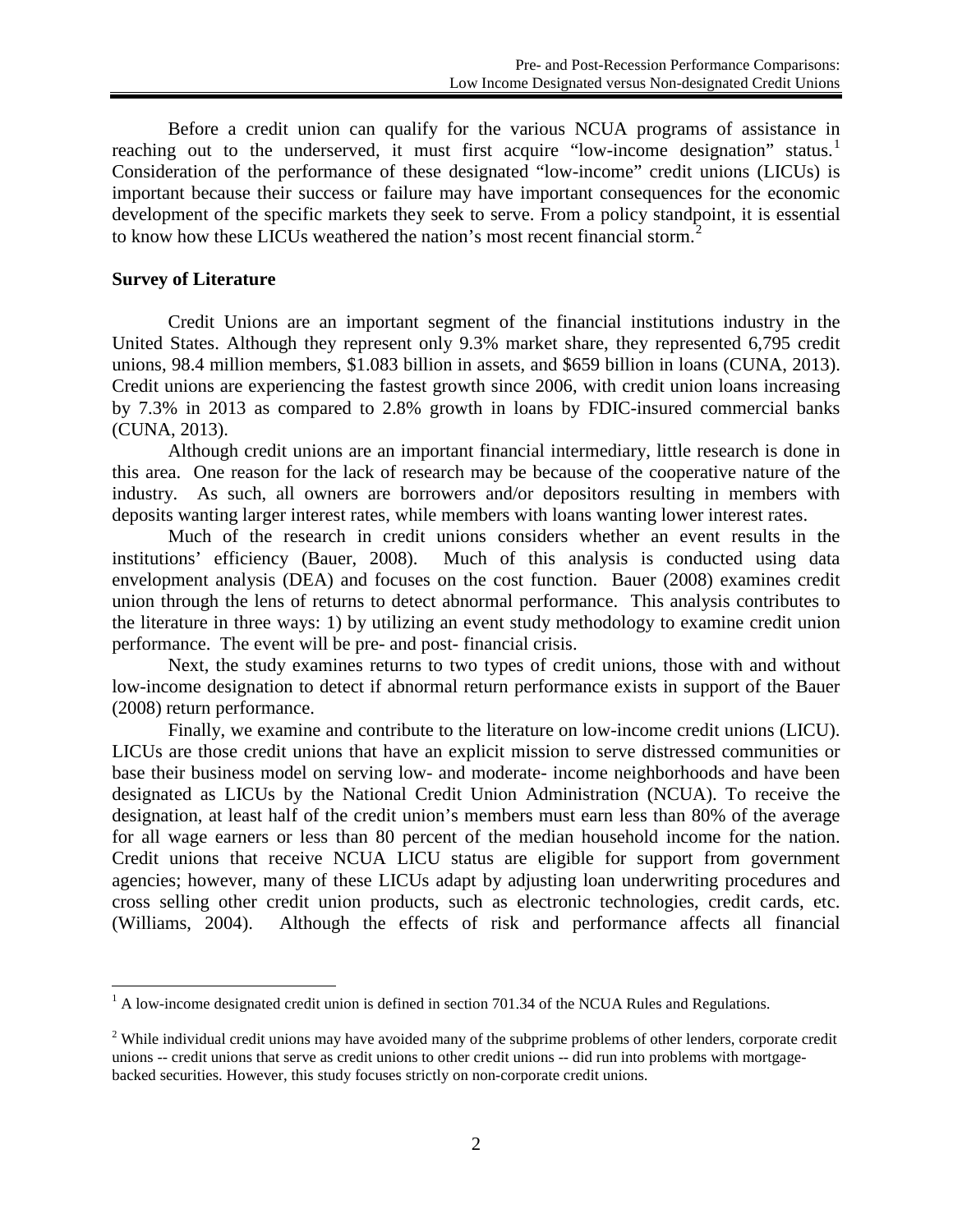intermediaries, the impact of borrowing and saving by lower income owners in a LICU should reflect lower volume of loans and lower returns.

As of 2010, there were 1,130 credit unions designated as LICUs. No thorough systematic efforts have been made to evaluate the performance of these "low-income" credit unions. A number of studies have focused on various aspects of credit unions. Some have modeled growth and objective functions of credit unions (Black and Dugger, 1981; Smith, Cargill and Meyer, 1981; Smith, 1984; Kaushik and Lopez, 1994) while others have focused on how credit unions allocate member benefits (Walker and Chandler, 1977; Patin and McNiel, 1991). A number of studies have delved into the question of how parent organization stability affects credit union performance (Patin and McNiel, 1996, 1997).

The effect of the common bond among credit union members on operating behavior and performance has been analyzed by (Black and Schweitzer, 1985, 1987; McNiel, Patin and Martinez, 2004; Patin and McNiel, 2001). However there has been relatively little analysis of the performance of LICUs except for that by Kebede and Jolly (2001). Kebede and Jolly (2001) compare the effects of financial and management structure among 34 LICUs in six southern states from 1992-1996.

Virtually no study has examined the performance of LICUs in comparison to that of CUs without low-income designation operating in the same geographic market. For purposes of this paper, those CUs without this 'low-income' status are simply referred to as "non-designated" credit unions (NDCUs).

This paper is concerned with the viability of small LICUs and focuses on whether there are significant differences between their performance and that of a comparative set of NDCUs. The paper is especially focused on how the LICUs fared relative to NDCUs during the most recent financial upheaval which shook the nation's credit system.

If public policy is geared to providing both short and long term subsidization to LICUs, identifying areas of nonperformance during a period of widespread financial stress for these institutions would help to formulate more efficient policy initiatives.

# **Plan of Study**

In the first part of the paper, descriptive data derived from balance sheets and income statements are used to examine differences in a number of ratios examining the composition of assets, liabilities, and capital. Additional ratios are computed to analyze a variety of performance measures.

Data is collected, for all years inclusive, from 2006 to 2010 with primary emphasis on two years, 2006 and 2010. The year 2006 is a pre-recession year and the year 2010 is a postrecession year. This descriptive summary will be used to provide the framework for the second part which relies on generalized least squares regression to compare performance across the two groups of CUs for both years.

Statistical cost regression models have been used in industry structure for a number of purposes, but not in the context of exploring differences among these two groups of CUs. In this paper, statistical regression techniques are used to compare the behavior of a sample of LICUs to a matched set of NDCUs in the same zip-code area.

Statistical cost regression models use a generalized least squares regression model (GLM) to relate the composition of a firm's balance sheet to its earnings. ROA is defined as the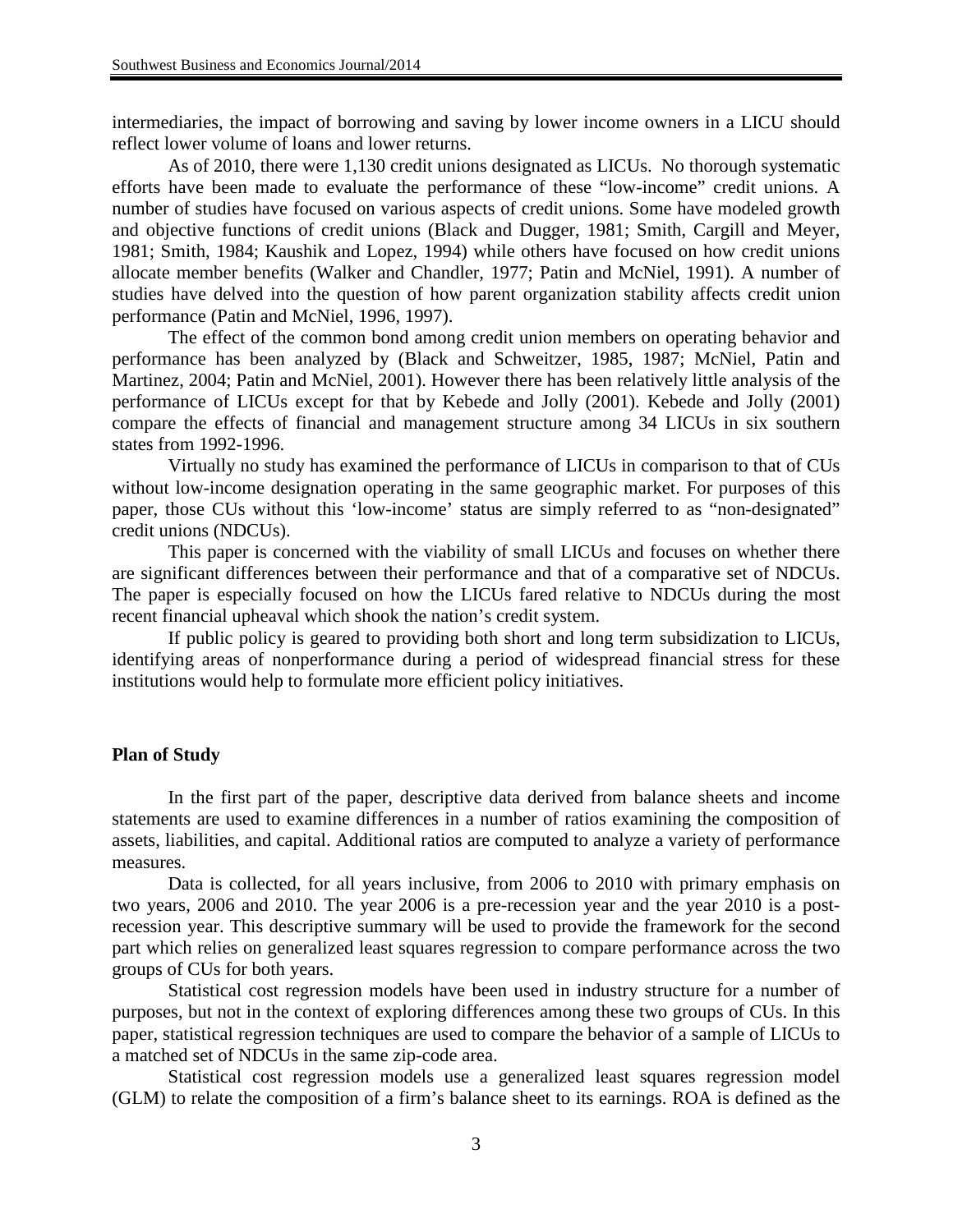ratio of net income (after loan-loss provisions) to total assets. ROE is the ratio of net income (after loan-loss provisions) to net worth or capital. Every bank and credit union in the U.S. is subject to the CAMELS rating to classify its overall condition. The components of CAMELS are capital adequacy, assets, management capability, earnings, liquidity and sensitivity to market and interest rate risk. The ROA is the core metric in the CAMELS rating (Goddard, McKillop, & Wilson, 2008). Under strict assumptions, the model can provide estimates of marginal rates of return and costs on individual assets and liabilities for the two groups of institutions.

## **Sample Data**

The behavior of small LICUs will be compared to a matched sample of small NDCUs. We limit our sample to those that are in credit union Peer Groups 1 and 2 categories which include small CUs with less than \$2 million in assets and those with \$2 million to less than \$10 million dollars in total assets. These small low–income designated credit unions should be the most affected by the low-income designation in a pre- and post- recessionary market.

While the study is national in scope, matching is done on a geographical basis with the primary market delineated on the basis of a single zip-code area. This methodology should prove advantageous over more traditional methods which have relied on a variety of wider political boundaries such as a metropolitan area, an entire state, or some other broadly defined area as the relevant geographic market.

A sample of time series and cross-section data for two years, 2006 and 2010, is used for estimation purposes. The assets and liabilities ratios used for this study are taken from year-end balance-sheet data. The data on earnings are obtained from their income statements.

The data used is derived from official year-end reports submitted by each CU member to the NCUA. The data covers two years, a pre-recession year (2006) and a post-recession year (2010). For this time period, there were only 62 Zip code areas throughout the entire nation with at least one small institution from each group concurrently operating in the designated area. Only those CUs that remained active during all five years of this study period were included.

When more than one NDCU exists in the zip-code area, only one is selected - the one most comparable in size to their counterpoint LICU. For each year, the sample size consists of 124 CUs with an equal number (62) from each group (see Table 1 below).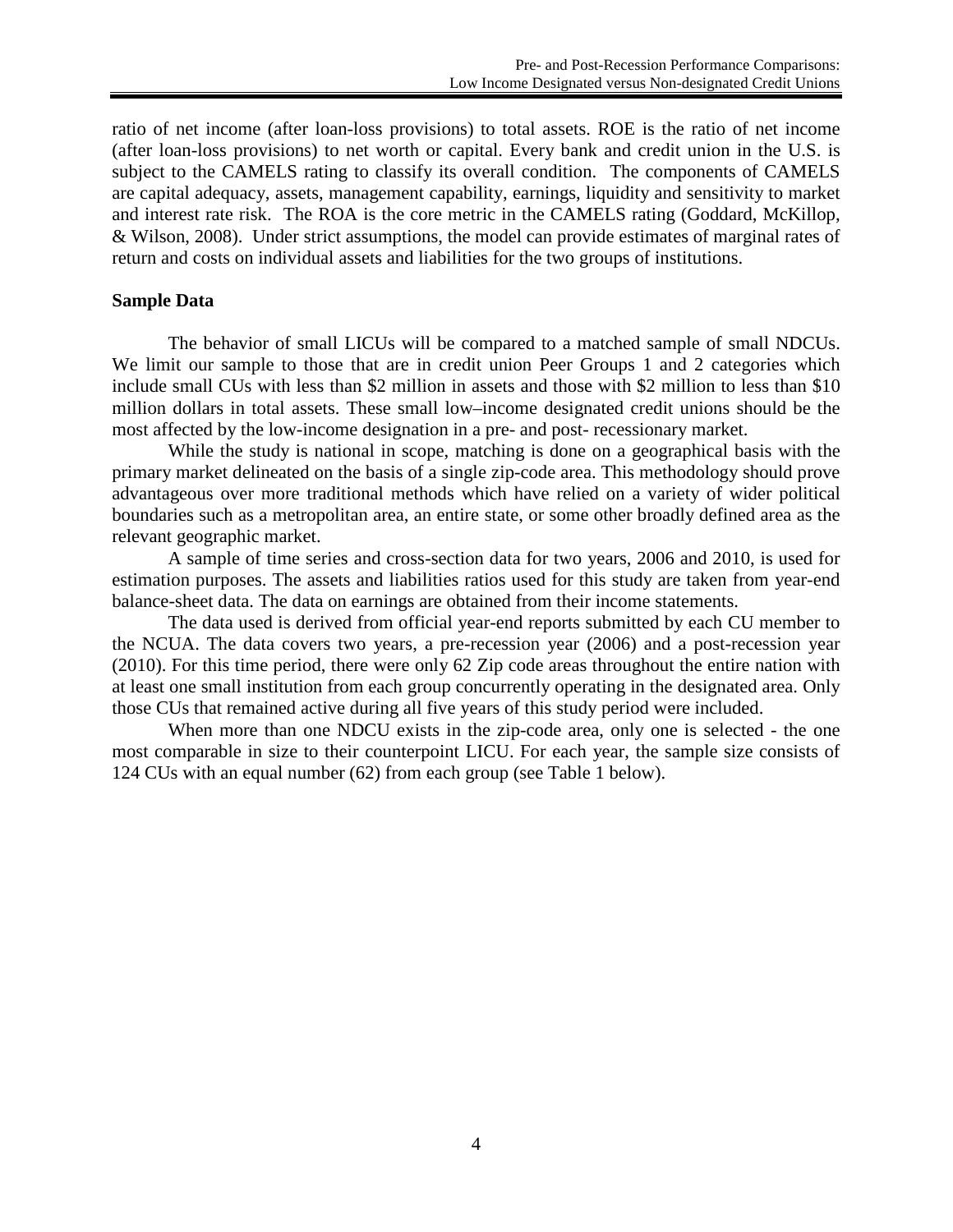| Description         | 2006        | 2010        |  |  |  |  |
|---------------------|-------------|-------------|--|--|--|--|
| <b>NDCUs</b>        |             |             |  |  |  |  |
| Mean assets         | \$6,403,502 | \$6,405,791 |  |  |  |  |
| Sample size         | 62          | 62          |  |  |  |  |
|                     |             |             |  |  |  |  |
| <b>LICUs</b>        |             |             |  |  |  |  |
| Mean assets         | \$4,879,315 | \$4,923,709 |  |  |  |  |
| Sample size         | 62          | 62          |  |  |  |  |
|                     |             |             |  |  |  |  |
| All CU <sub>s</sub> |             |             |  |  |  |  |
| Mean assets         | \$5,641,409 | \$5,664,750 |  |  |  |  |
| Sample size         | 124         | 124         |  |  |  |  |

# **TABLE 1: Sample Frequency and Mean Asset Size for Small CUs (Peer 1 and 2) Matched-Pair CUs by Year**

## **Descriptive Analysis**

In this section, descriptive data, derived from balance sheets and income statements, are used to examine differences in a number of ratios related to the composition of assets, liabilities, and capital. Additional ratios are computed to analyze a variety of performance measures. This descriptive summary will be used to provide the framework for the second part which relies on generalized least squares regression to compare performance across the two groups of CUs.

As shown in Table 1, the mean asset size of all the sampled banks was \$5.6 million in 2006 and \$5.6 million in 2010. On average, NDCUs were about 0ne-third larger than LICUs in both years.

As revealed in Table 2, total income as a percent of total assets was significantly higher for LICUs than for NDCUs. At the same time, total expenses as a percent of total assets were significantly higher for LICUs. However, the resulting net income was higher for LICUs than NDCUs. Interestingly, LICUs hold significantly less capital than do NDCUs which could be a problem in the event of another national downturn.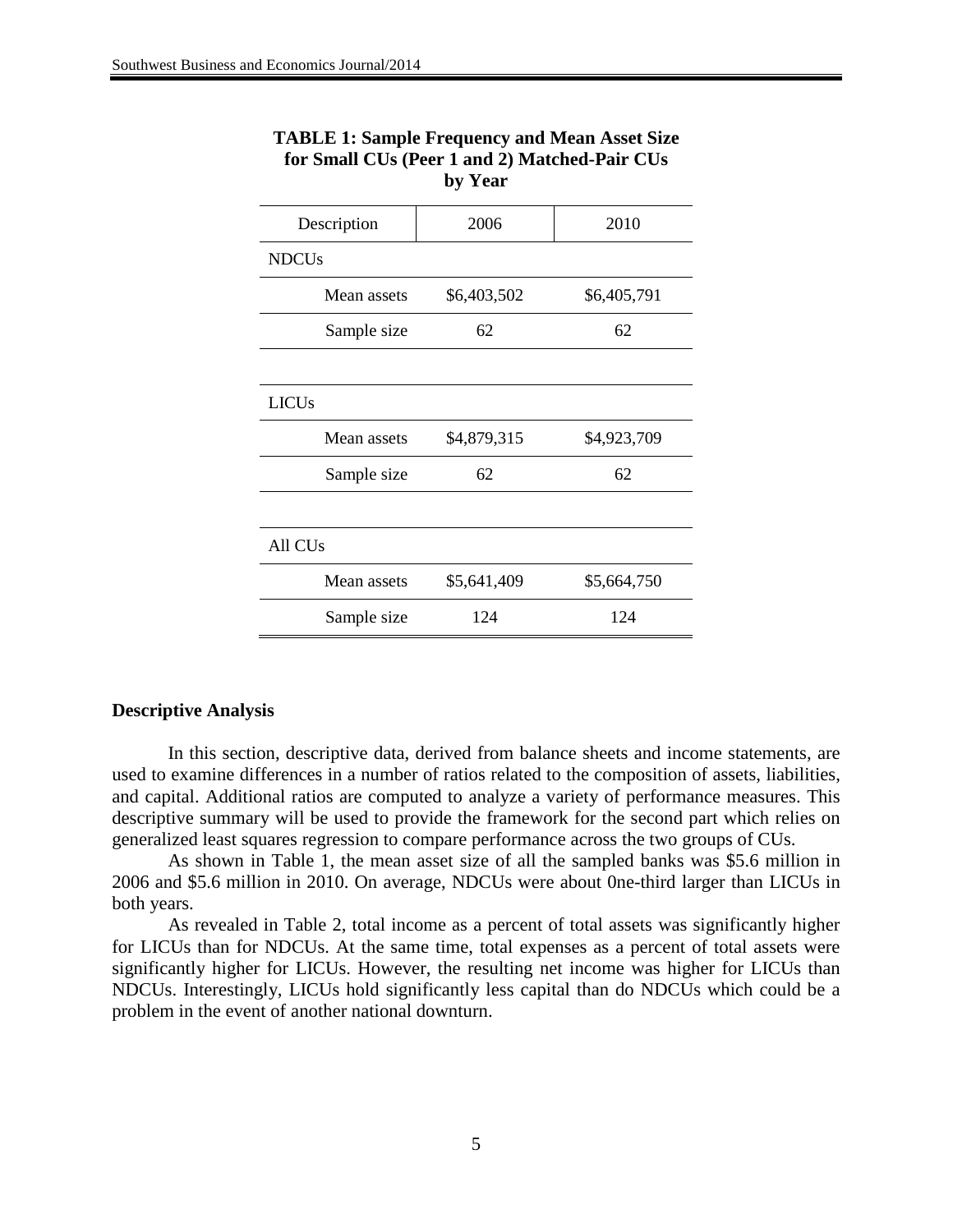| Variable Name                    | <b>NDCU</b> | <b>LICU</b> | t Value | Prt   t |
|----------------------------------|-------------|-------------|---------|---------|
| <b>Total Income</b>              | 6.18%       | 7.32%       | 3.5     | 0.0006  |
| <b>Total Expenses</b>            | 5.42%       | 6.33%       | 3.2     | 0.0019  |
| Net Income                       | 0.33%       | 0.66%       | 1.4     | 0.1712  |
| Cash                             | 15.84%      | 18.18%      | 1.0     | 0.3190  |
| Net Investments                  | 32.02%      | 24.69%      | 2.3     | 0.0248  |
| Net Loans                        | 49.93%      | 54.56%      | 1.4     | 0.1514  |
| <b>Real Estate Loans</b>         | 12.22%      | 12.44%      | 0.5     | 0.9586  |
| Other Loans                      | 87.78%      | 87.56%      | 0.1     | 0.9586  |
| <b>Other Assets</b>              | 0.40%       | 0.79%       | 2.8     | 0.0059  |
| <b>Total Liabilities</b>         | 4.04%       | 3.48%       | 1.3     | 0.2102  |
| <b>Total Shares and Deposits</b> | 81.00%      | 83.76%      | 2.0     | 0.0443  |
| Equity                           | 14.92%      | 11.43%      | 2.9     | 0.0047  |

# **TABLE 2a: Mean Differences in Financial Ratios, as a percent of total assets, between Non-Designated and Low Income Credit Unions, 2006**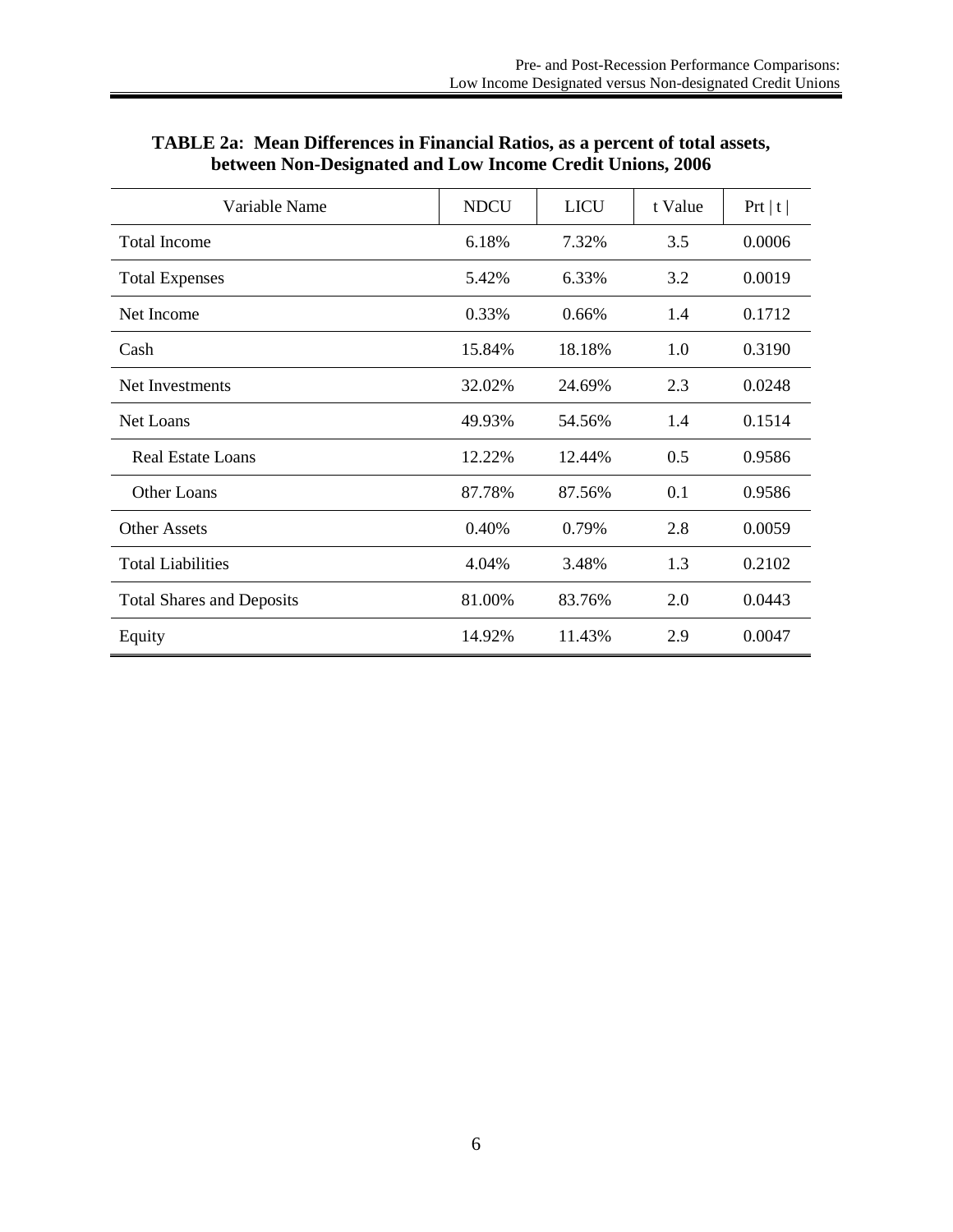| Variable Name                    | <b>NDCU</b> | <b>LICU</b> | t Value | Prt   t |
|----------------------------------|-------------|-------------|---------|---------|
| <b>Total Income</b>              | 4.65%       | 5.36%       | 2.3     | 0.0214  |
| <b>Total Expenses</b>            | 4.57%       | 5.37%       | 2.7     | 0.0078  |
| Net Income                       | 0.25%       | 0.46%       | 1.1     | 0.2753  |
| Cash                             | 18.85%      | 21.06%      | 0.8     | 0.4032  |
| Net Investments                  | 36.13%      | 25.26%      | 3.1     | 0.0021  |
| <b>Net Loans</b>                 | 43.05%      | 51.08%      | 2.4     | 0.0162  |
| <b>Real Estate Loans</b>         | 10.49%      | 9.22%       | 0.3     | 0.7501  |
| Other Loans                      | 89.51%      | 90.78%      | 0.3     | 0.7501  |
| <b>Other Assets</b>              | 0.32%       | 0.81%       | 2.5     | 0.0128  |
| <b>Total Liabilities</b>         | 3.79%       | 3.44%       | 0.7     | 0.4806  |
| <b>Total Shares and Deposits</b> | 82.99%      | 86.24%      | 2.1     | 0.0357  |
| Equity                           | 13.22%      | 9.89%       | 2.4     | 0.0162  |

# **TABLE 2b: Mean Differences in Financial Ratios, as a percent of total assets, between Non-Designated and Low Income Credit Unions, 2010**

# **Estimation Procedure - Generalized Least Squares Model (GLM)**

Traditional statistical cost methodologies use least squares analysis to explain variation in a firm's earnings. The fundamental hypothesis of the model is that the rate-of-return on assets is positive while the rate-of-return on liabilities is usually negative.

This paper uses two versions of the generalized least squares regression model to investigate profitability differences between NDCUs and LICUs. The first regression model is based on aggregate ratios of assets and liabilities while the second model decomposes the aggregate ratios using more detailed asset and liability categories. This study uses net income as the dependent variables.

To avoid problems of extreme multicollinearity, one component from each side of the balance sheet is eliminated. In the aggregated model, cash assets are excluded from total assets to form net assets. The other side of the balance sheet excludes equity leaving only liabilities. Both net assets and liabilities are divided by total assets to form the aggregate ratios. One category from each side of the balance sheet is excluded to avoid problems of linear dependence. For the aggregated model, the above estimated equation is as follows: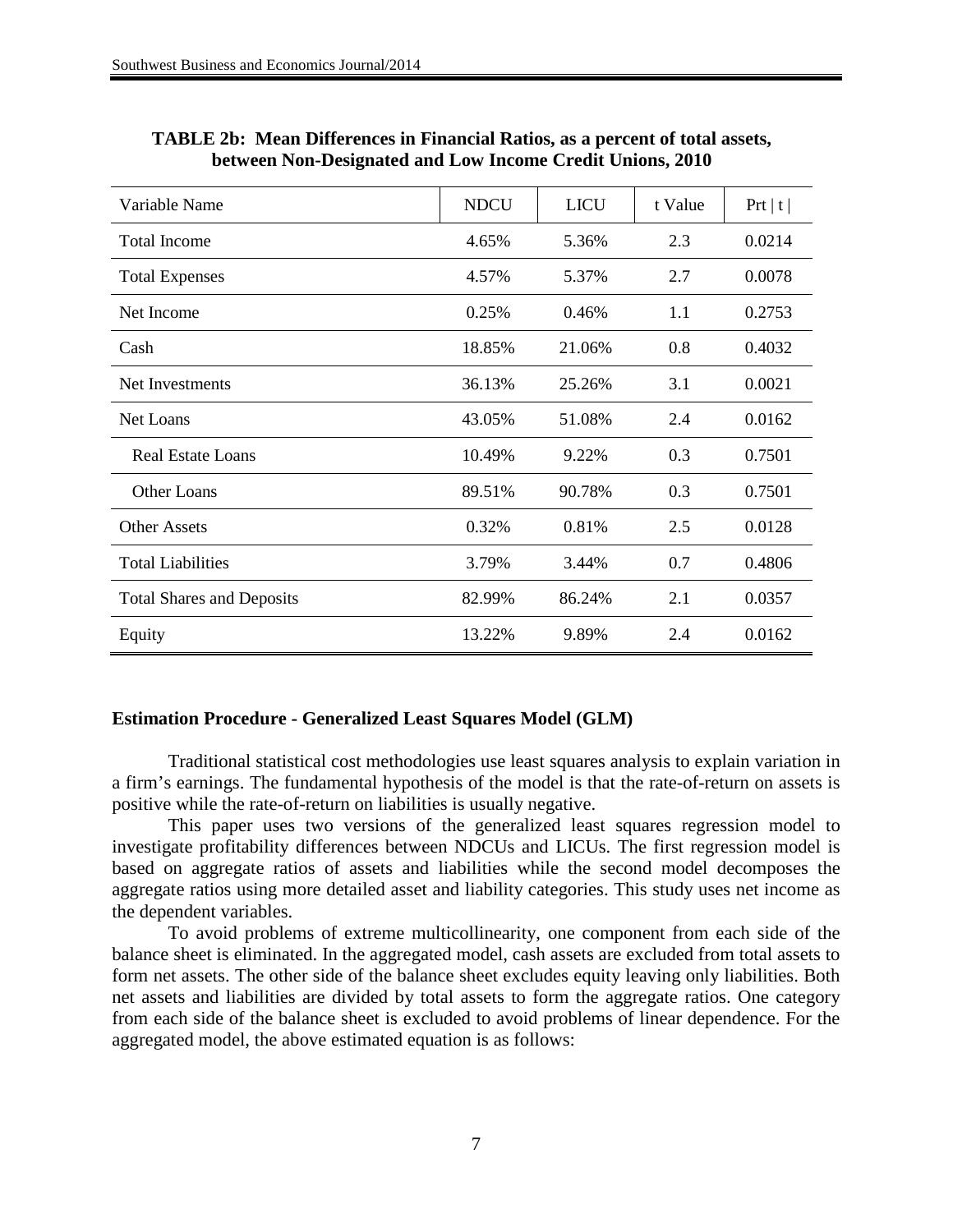# $\mathbf{ROA} = \mathbf{AST}^* \mathbf{b} + \mathbf{LBS}^* \mathbf{m} + \mathbf{Y} \mathbf{r}^* \mathbf{t} + \alpha_1 + \mathbf{e}$

Where,

 $ROA = N x 1$  vector of observations on net income (earnings) divided by total assets  $AST = Net$  assets  $LBS = Liabilities$  $b, m =$  estimated coefficients.  $Yr =$  Dummy variable for Year: 2006=1 2010=0  $t =$  estimated dummy coefficient Pre-recession:  $2006 = 1$  Post-recession:  $2010 = 0$  $a_1$  = estimated constant term  $e = N X 1$  vector of normally distributed random errors with zero mean, constant variance, and zero covariance over time

When net income is the dependent variable, the coefficient (*b)* should approximate the market rate of return earned on net assets. The liability coefficient (*m*) can be interpreted as an approximate marginal cost estimate and should therefore have a non-positive sign. Also, when net income is used as the dependent variable, the coefficient  $a_1$  measures income flows unrelated to balance sheet ratios. Instead, it is related to a host of off-balance sheet items. Because the dependent variable is net income, the constant term  $(a<sub>1</sub>)$  reflects net fixed revenue or costs, it can be either positive or negative. This coefficient should also be interpreted as a measure of economies of scale. For the dummy variable representing year (Yr), the coefficient (**t)** represents the difference between years.

In the second model, both the asset and liability sides of the balance sheet are decomposed into a number of separate ratios. For the disaggregated model, the following equation is used to model earnings for each credit union designation:

## $\text{ROA} = \text{AST}^* \text{b} + \text{LBS}^* \text{m} + \text{Yr}^* \text{t} + \alpha_1 + \text{e}$

Where,

 $ROA = N x 1$  vector of observations on net income (earnings) divided by total assets

 $AST = N \times K$  matrix of observations on asset variables divided by total assets

 $LBS = N x J$  matrix of observations on liability variables divided by total assets

 $b = K x 1$  vector of estimated coefficients for the various asset categories

 $m = K x 1$  vector of estimated coefficients for the various liability categories

 $Yr =$  Dummy variable for Year: 2006=1 2010=0

 $a_1$  = = estimated constant term

 $e = N X 1$  vector of normally distributed random errors with zero mean, constant variance, and zero covariance over time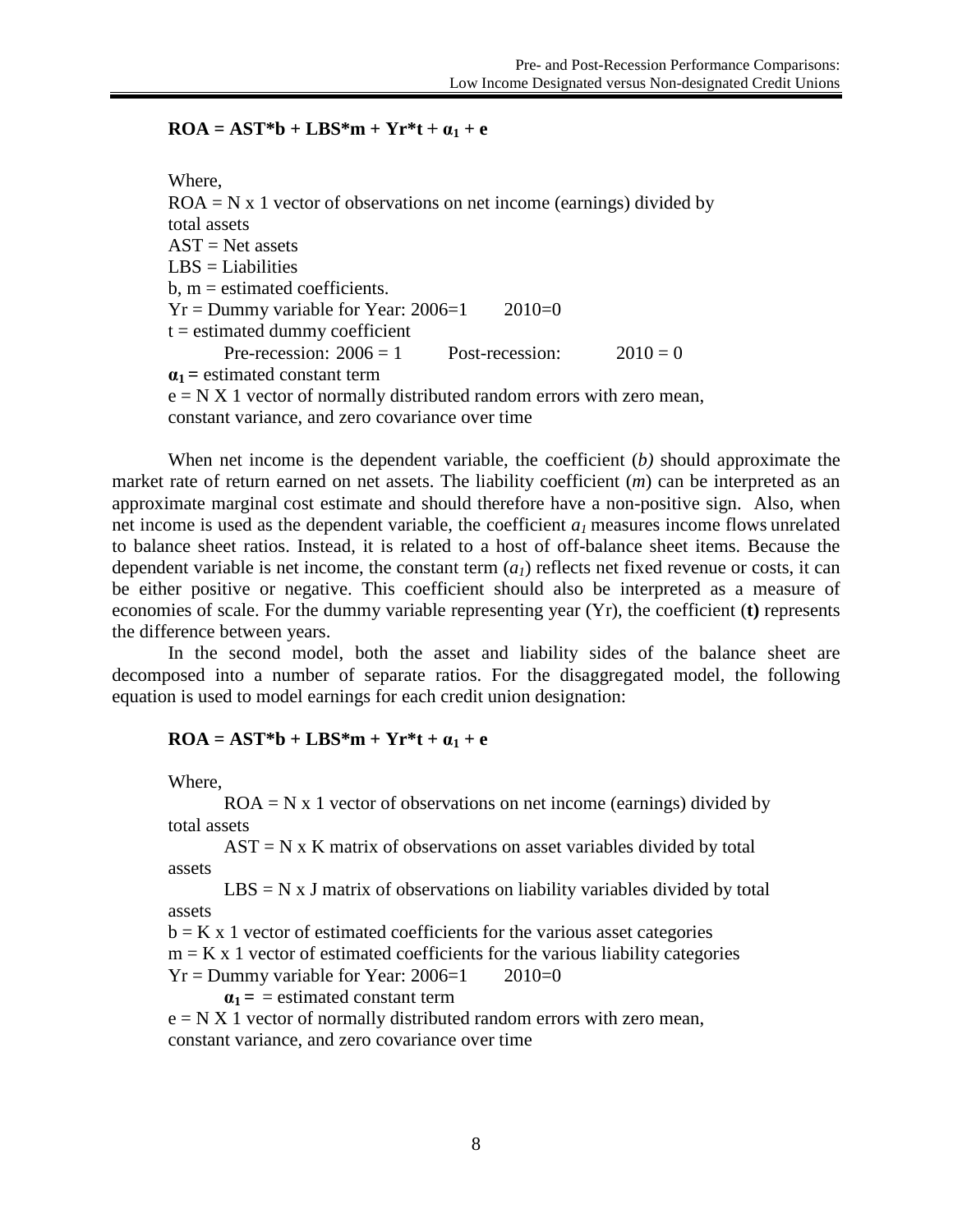Once again, to avoid problems of extreme multicollinearity, one component from each side of the balance sheet is eliminated. From the asset size, cash is eliminated. From the claims side, equity is eliminated.

The vector of coefficients b and m are estimated marginal rates of return (or cost) on the various assets and liabilities ratios. The parameter  $(a_1)$  is an estimated intercept or constant term. To reduce potential problems with unequal variance of the error term, all independent and dependent variables are divided by total assets. A dummy variable (Yr) is used to capture the effect of time.

This study uses net income as the dependent variables. When net income is the dependent variable, each element of *b* should approximate the market rate of return earned on the various asset components. Each liability coefficient (*m*) can be interpreted as an approximate marginal cost estimate and should therefore have a non-positive sign. As in the previous model, when net income is used as the dependent variable, the coefficient  $a_1$  measures income flows unrelated to balance sheet ratios. Instead, it is related to a host of off-balance sheet items. As before, because the dependent variable is net income,  $a_l$  reflects net fixed revenue or costs, it can be either positive or negative. This coefficient should also be interpreted as a measure of economies of scale. For the dummy variable representing year (Yr), the coefficient (**t)** represents the difference between years.

#### **Regression Results**

The regression technique used in this study attributes inter CU differences in profitability to differences in their balance sheet composition. This relation is examined by regressing accounting earnings on a variety of assets and liabilities ratios for each credit union. The fundamental hypothesis of the model is that the rate-of-return on assets is positive and varies across the various asset components, while the rate-of-cost on liabilities is usually negative and varies across the various liability components.

Both versions of this model hypothesize that a credit union's net income can be expressed as the weighted sum of its various assets and liabilities, the weights being the net revenue or costs attributable to each item. The study uses a sample of pooled time series and cross-section data for the two years 2006 and 2010.

The empirical evidence suggests that asset and liability management played only a minor role in explaining inter-credit union differences in profitability between the two sets of CUs during the period examined. The estimated mean differences in the aggregate coefficients for Net Assets and Liabilities are, for example, 3.6% and -4.0%, respectively, with the insignificant tvalues, as shown in Table 3a. Likewise, the estimated mean differences in the decomposed coefficients between LICUs and NDCUs range from 0.00% to 8.37% (in absolute value) with no statistical significance in all cases, as shown in Table 3b.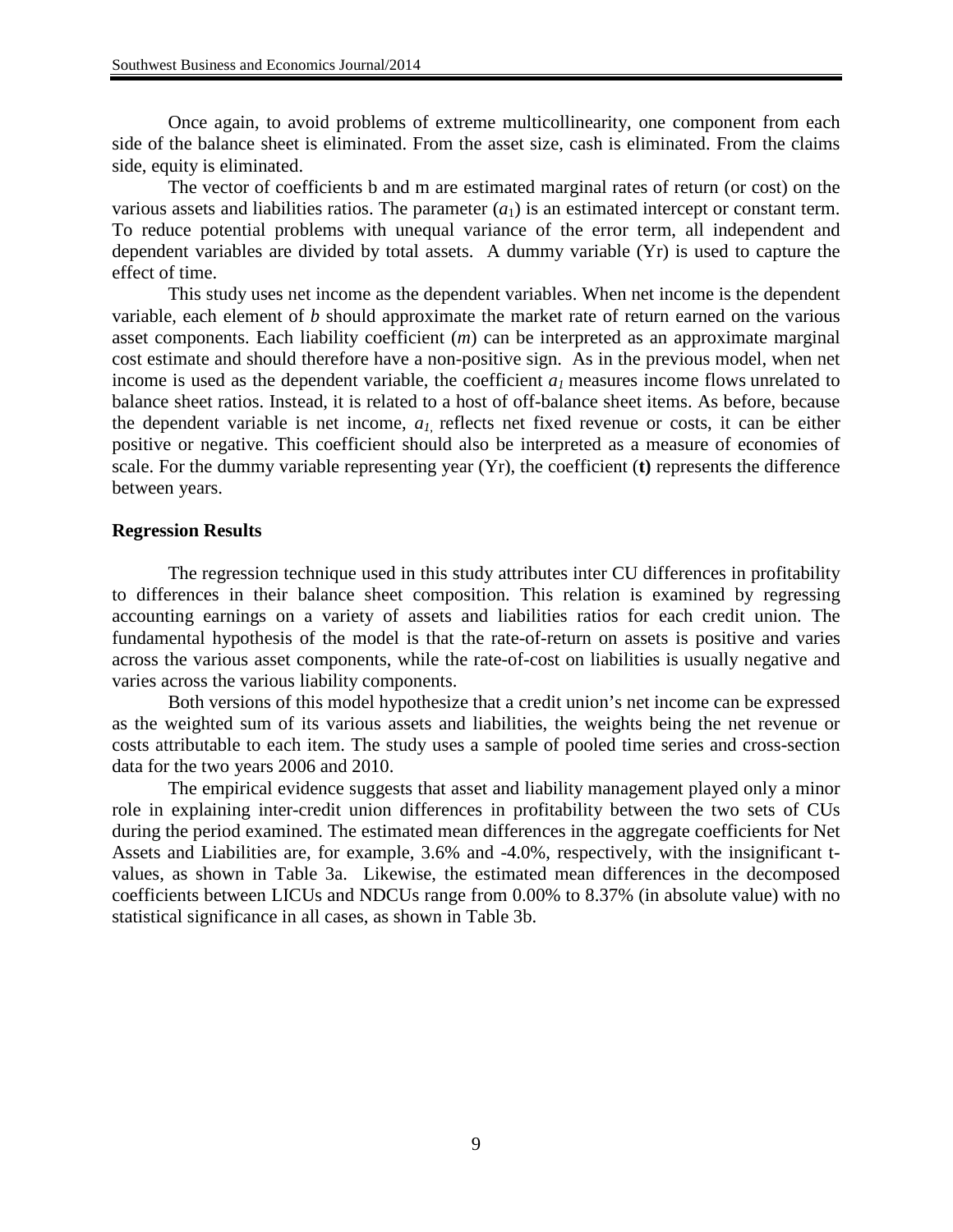| esumated inteal Differences in Aggregate Coemetents across Regression<br><b>Equations for Sampled LICUs and NDCUs</b> |              |              |           |             |         |
|-----------------------------------------------------------------------------------------------------------------------|--------------|--------------|-----------|-------------|---------|
| Parameter                                                                                                             | <b>LICUs</b> | <b>NDCUs</b> | Diff      | $t - Value$ | Pr >  t |
| Constant                                                                                                              | 13.79%       | $-13.29\%$   | $-0.51%$  | $-0.07$     | 0.9418  |
| Year-Dummy<br>$2006=1$<br>$2010=0$                                                                                    | 0.97%        | 0.24%        | 0.73%     | 1.53        | 0.1275  |
| Net assets                                                                                                            | 18.60%       | 15.00%       | 3.60%     | 0.56        | 0.578   |
| Liabilities                                                                                                           | $-5.70\%$    | $-1.70\%$    | $-4.00\%$ | $-1.63$     | 0.1029  |

# **TABLE 3a: Dependent Variable-Net Income Estimated Mean Differences in Aggregate Coefficients across Regression**

# **TABLE 3b: Dependent Variable-Net Income Estimated Mean Differences in Decomposed Coefficients across Regression Equations for Sampled LICUs and NDCUs**

| Parameter                    | <b>LICUs</b> | <b>NDCUs</b> | Diff     | $t - Value$ | Pr >  t |
|------------------------------|--------------|--------------|----------|-------------|---------|
| Constant                     | $-15.40%$    | $-16.20%$    | 0.90%    | 0.07        | 0.9403  |
| Year-Dummy<br>$2006=12010=0$ | 0.91%        | 0.22%        | 0.69%    | 1.36        | 0.1740  |
| <b>Cash Deposits</b>         | 21.98%       | 17.56%       | 4.42%    | 0.43        | 0.6706  |
| Cash Equivalents             | 22.59%       | 17.12%       | 5.48%    | 0.52        | 0.6033  |
| Net Investments              | 21.99%       | 17.35%       | 4.64%    | 0.44        | 0.6582  |
| Real Estate Loans            | 20.31%       | 18.62%       | 1.69%    | 0.16        | 0.8726  |
| <b>Other Loans</b>           | 20.69%       | 18.10%       | 2.59%    | 0.25        | 0.8058  |
|                              |              |              |          |             |         |
| Shares/Deposits              | 8.99%        | 1.24%        | 7.75%    | 0.62        | 0.5354  |
| Equity                       | $-6.80%$     | $-1.29%$     | $-5.51%$ | $-1.40$     | 0.1631  |
| Reserves                     | 12.29%       | $-3.92%$     | $-8.37%$ | $-1.00$     | 0.3191  |

# **Summary and Conclusions**

Many banks suffered, and some have even failed, during the most recent national financial crisis which began in 2008. How their counterparts - the nation's credit unions – fared during this time is also a vitally significant concern for policy-makers.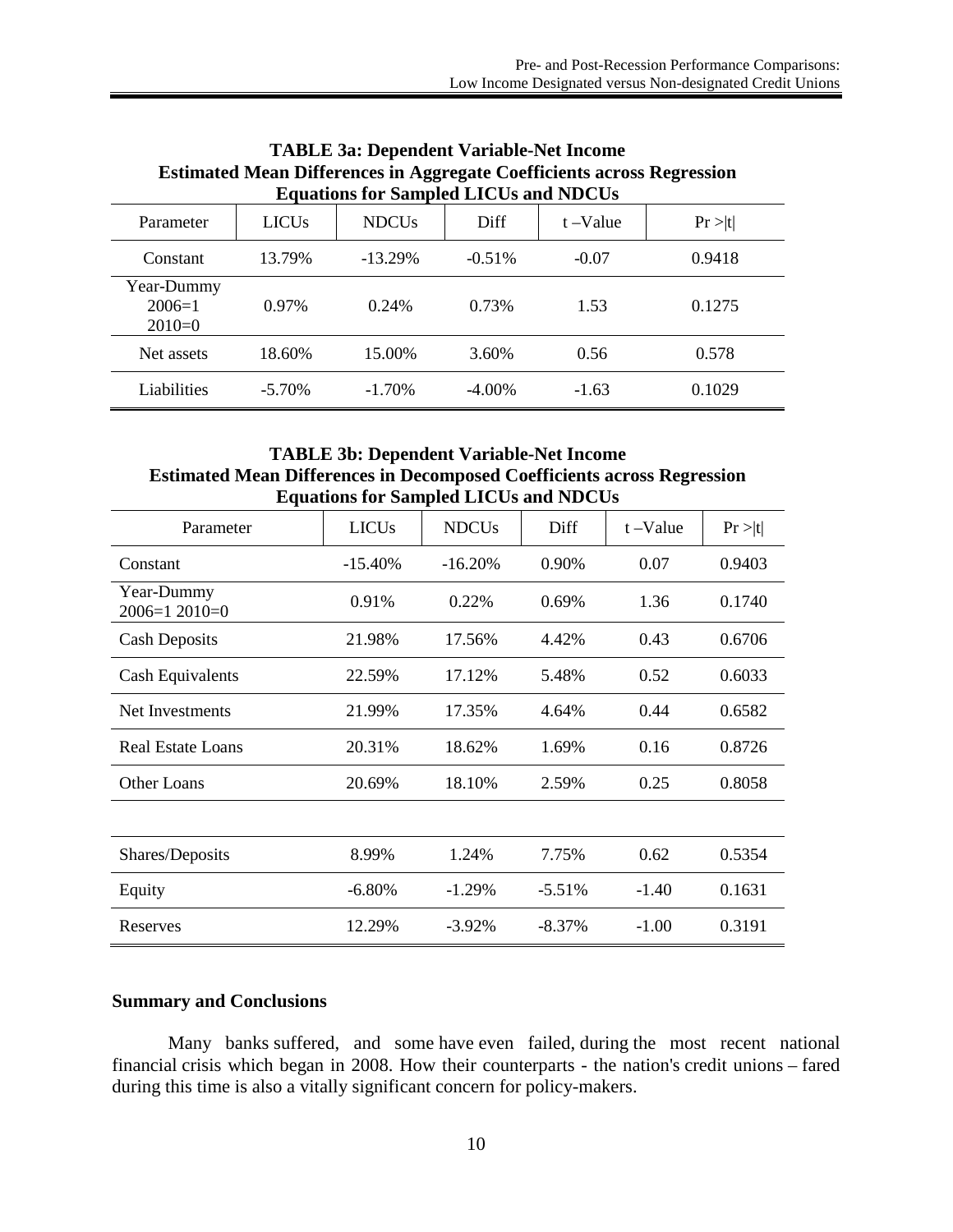Virtually no study has examined the performance of LICUs in comparison to that of CUs without low-income designation operating in the same geographic market. This paper has focused on how the LICUs fared relative to NDCUs during the most recent financial upheaval. We conclude that there are no real significant differences between the performance of LICUs and that of a comparative set of NDCUs.

The primary concern of the National Credit Union Administration (NCUA) is to ensure the safety and soundness of the credit union system. Consequently, it is vitally important for the NCUA to know how credit unions fared during this period of extreme financial turmoil.

In seeking to make more credit available to "people of small means," the NCUA should continue to develop a number of initiatives to facilitate credit unions (CUs) that seek to serve the underserved. A credit union can only acquire "low-income designation" status if it reaches out to the underserved. In so doing, it would then qualify for the various NCUA and government programs of assistance. The performance of these designated "low-income" credit unions (LICUs) is extremely important to policy-makers. This research shows that there was no significant difference in performance (profitability) between LICUs and NCUAs during the last recession. The success or failure of these institutions has important consequences for the economic development of the specific markets they seek to serve. From a policy standpoint, it is of paramount importance to policy-makers that these LICUs weathered the nation's most recent financial storm equal to their counterpart NDCUs.

Although the ultimate owners of credit unions are the members who may receive a return based on below market rates charged to borrowers or above market rates paid in the form of interest on the deposit of savers, net returns increase a credit union's ability to offer its members these types of benefits. This analysis supports the hypothesis that low-income members of a community can be profitably served without jeopardizing the returns to the institution, even in an event such as the last economic turndown.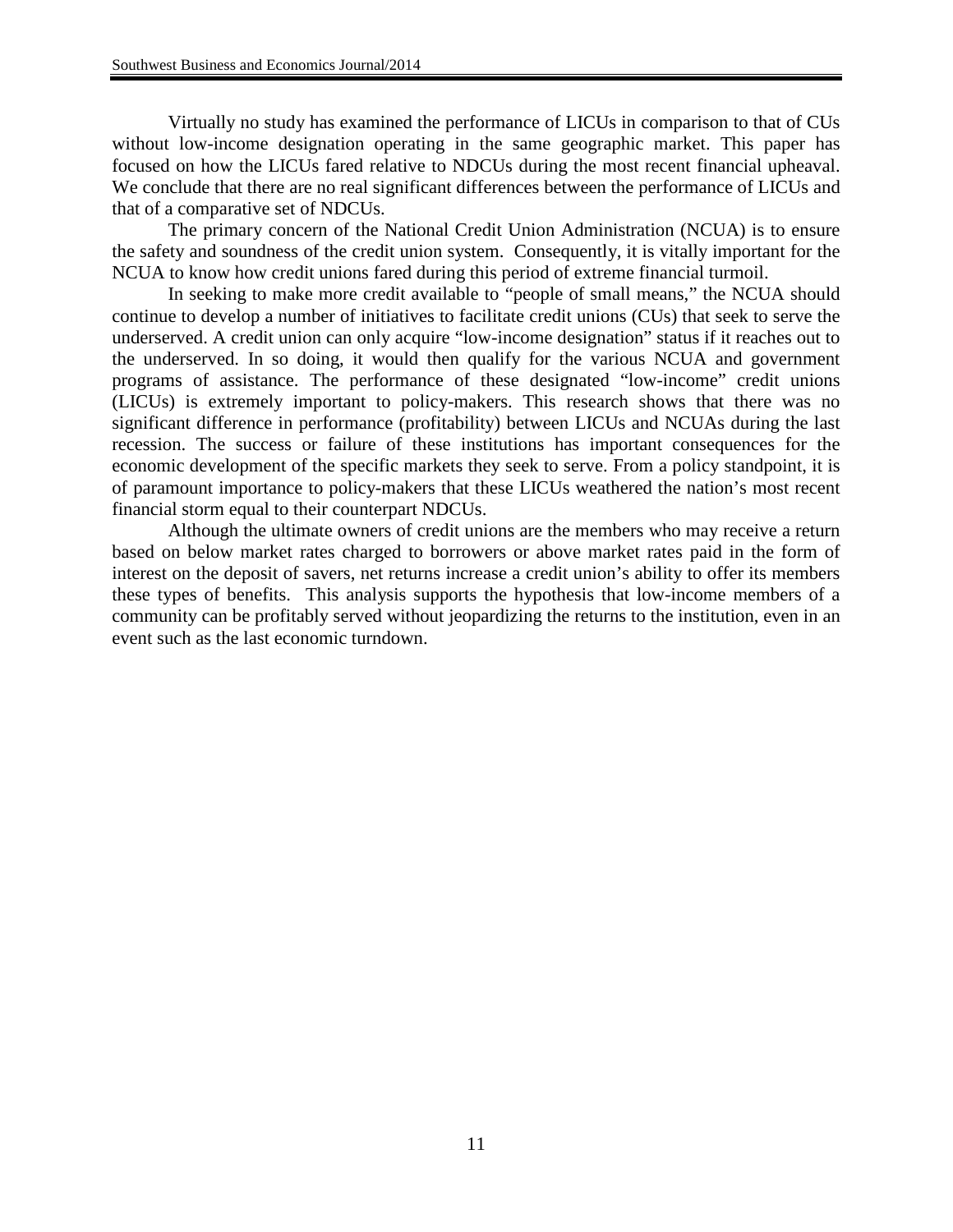# **References**

- Bauer, K. (2008). Detecting abnormal credit union performance. *Journal of Banking & Finance*, *32*(4), 573-586.
- Black Harold A. and Robert L. Schweitzer. 1987. "The Effect of Common Bond on Credit Union Performance: The Case of Black-Controlled Credit Unions", *Review of Black Political Economy*, 15 (4), 89-98.
- Black, Harold A. and Robert L. Schweitzer. 1985. "Black-Controlled Credit Unions: A Comparative Analysis", *Journal of Financial Research*, VIII (3), 193-202.
- Black, Harold and Robert H. Dugger. 1981. "Credit Union Structure, Growth, and Regulatory Problems", *Journal of Finance*, 26 (2), 529-38.
- Credit Union National Association. 2013. *Credit Union Report: Year End 2013*. Madison, WI: Economics and Statistics Department Available at: <http://www.cuna.org/Research-And-Strategy/Credit-Union-Data-And-Statistics/Credit->Union-Reports/ (accessed on September 7, 2014).
- Goddard, J., McKillop, D., & Wilson, J. O. (2008). The diversification and financial performance of US credit unions. *Journal of Banking & Finance*, *32*(9), 1836-1849.
- Kaushik, Surendra K. and Raymond H. Lopez. 1994. "The Structure and Growth of the Credit Union Industry in the United States", *American Journal of Economics and Sociology*, 53 (2), 219-43.
- Kebede, Ellene and Curtis M. Jolly. 2001. "Effects of Financial Structure and Instruments on Income of Low Income Credit Unions", *Applied Financial Economics*, 11, 231-236.
- McNiel, Douglas W., Roy P. Patin, and John Martinez. 2004. "Membership Diversity in Educational Credit Unions: Impact on Risk and Performance", *Journal of Business and Economic Perspectives*, XXX (1), 40-49.
- McNiel, Douglas W., Roy P. Patin, and John Martinez. 2004. "Occupational Credit Unions and Common Bond Requirements: Does Membership Diversity Impact Risk and Performance?" *Southern Business and Economic Journal,* 27 (3 & 4), 138-53.
- National Credit Union Administration (NCUA). 2008. *NCUA Chartering Manual*, Chapter 3, "Low-Income Credit Unions and Credit Unions Serving Underserved Areas", [http://www.ncua.gov](http://www.ncua.gov/) (February).
- National Credit Union Administration (NCUA). 2006. *NCUA Rules and Regulations*, §701.34, "Designation of Low-Income Status" (April).